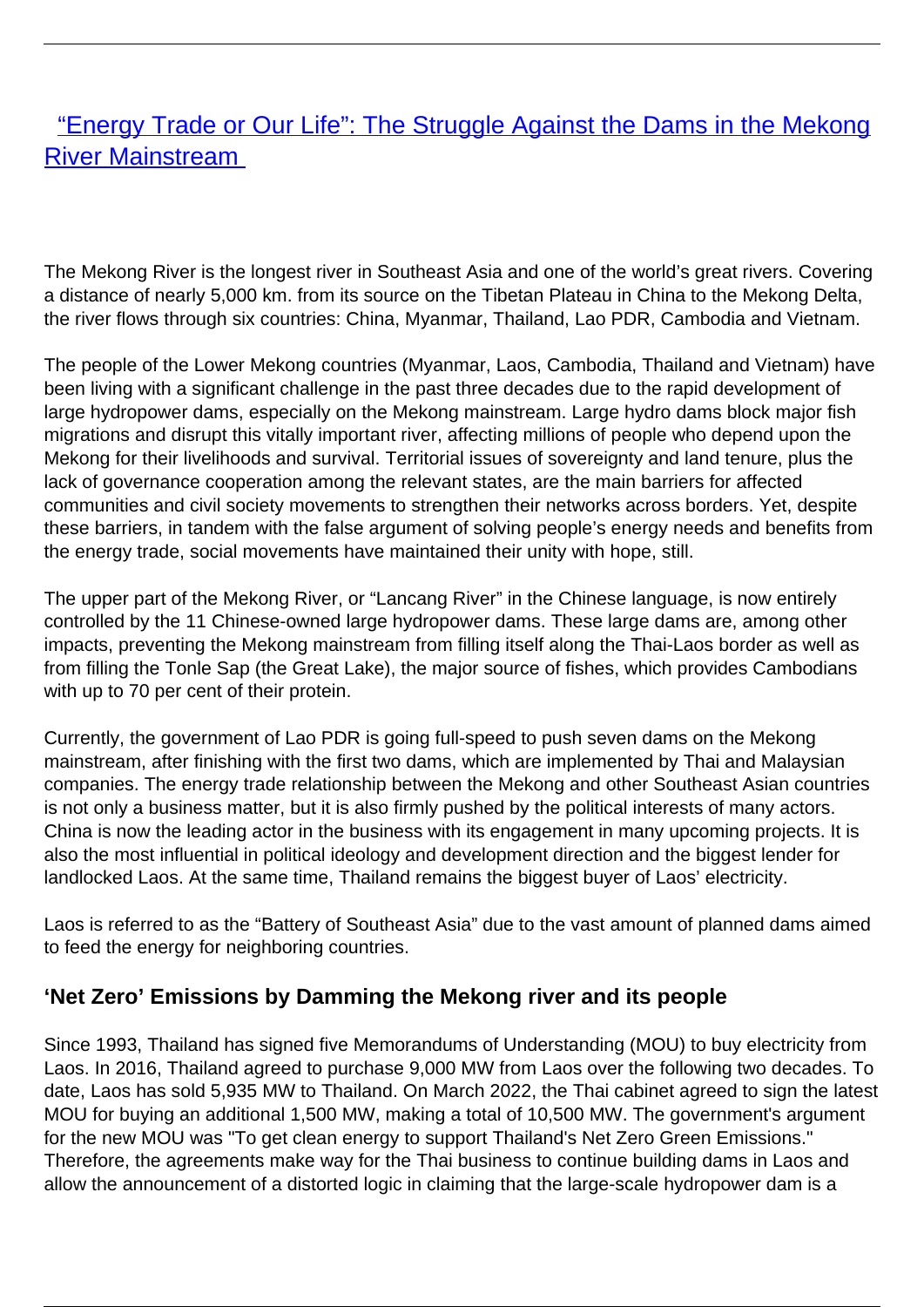clean energy source.

It is difficult to know the number of people suffering from these mega dams, because of the multifold changes along the river's 4,880 kilometers that cross six countries. The destruction of the biodiversity in the Mekong mainstream, its tributaries, the Tonle Sap (the Great Lake) in Cambodia and the Mekong delta, took away a promising future and the livelihoods of millions. Studies estimate that the decline in the Mekong's fisheries alone will cost nearly USD 23 billion by 2040. This number is not surprising when we look at Tonle Sap, one of the world's biggest inland lakes, with 70% of fish species migrating from the Mekong into the lake during the wet season. By 2019, the Mekong-Tonle Sap flowing system had changed dramatically, leaving the lake's water warm, shallow and oxygenstarved. In that year, fisheries in Tonle Sap were estimated to decline by 80 to 90%. As a result, many people had to move away from their original thriving communities next to the lake, to face an unknown future with almost no choices.

In the past three decades, the governments from the Mekong region have failed to protect the river and its people. The region, under military and socialist governments, was only able to agree on an open-market economy and cross-border trade. However, the lack of governance in this process has left people behind and far apart from one another. Apart from the weak, unreliable process among the Mekong governments as well as from mechanisms such as the Mekong River Commission (MRC), people in the Lower Mekong have also faced Chinese aggressive investments without much explanations and Chinese hydropower businesses, which have rapidly grow. While insisting on its brotherhood with the Lower Mekong countries, China has never accepted any of the impacts of its dams.

While the evidence of the Mekong River's environmental and social destruction is becoming more prominent, the sharp contrast between the businesses getting benefits and the people and the countries getting pain is also evident. In Thailand, the price of electricity is about to reach its highest rate in the coming May 2022. Yet, Thailand has more than 50 per cent of energy reserve margin, as the Thai Power Development Plans (PDP) was based on an overestimated economic growth. The Thai authority insists on raising hydro's power output from seven per cent in 2015 to 15-20 per cent by 2036, in line with its constant support to the hydro businesses, amidst the oversupply of electricity and the destruction of local environments and livelihoods.

For Lao PDR, the most recent news indicates the country's 'debt trap' problem. In 2015, Laos' Gross Domestic Product (GDP) tripled from 2005. It grew as high as 6.3 per cent in 2017. However, it dropped continually to 5.5 in 2019 and 3.3 per cent in 2020. The main driving force for the increased GDP was the foreign investment in large infrastructure projects. However, the Laos government has to invest at least 30 per cent of its GDP to generate six to seven per cent economic growth. Therefore, it turned out that Laos could not generate sufficient high income to pay off its foreign debt. Its debt, especially to China, came from multibillion-dollar projects, such as high-speed rail projects, large hydropower dams, and the energy grid infrastructure. Therefore, the government of Laos does not have many choices than to push further the "Battery of Asia", allowing the private sector and China to design their future development direction.

## **A Strong Resistance to Save the Mekong River**

Since these large dam projects started in the late 1980s, civil society groups and local communities spent the first two decades working to understand the situation and mobilizing to create networks among them, despite all the difficulties due to repression and criminalization. In 2012, a Network of local communities from eight provinces along the Mekong river in Thailand sued the Energy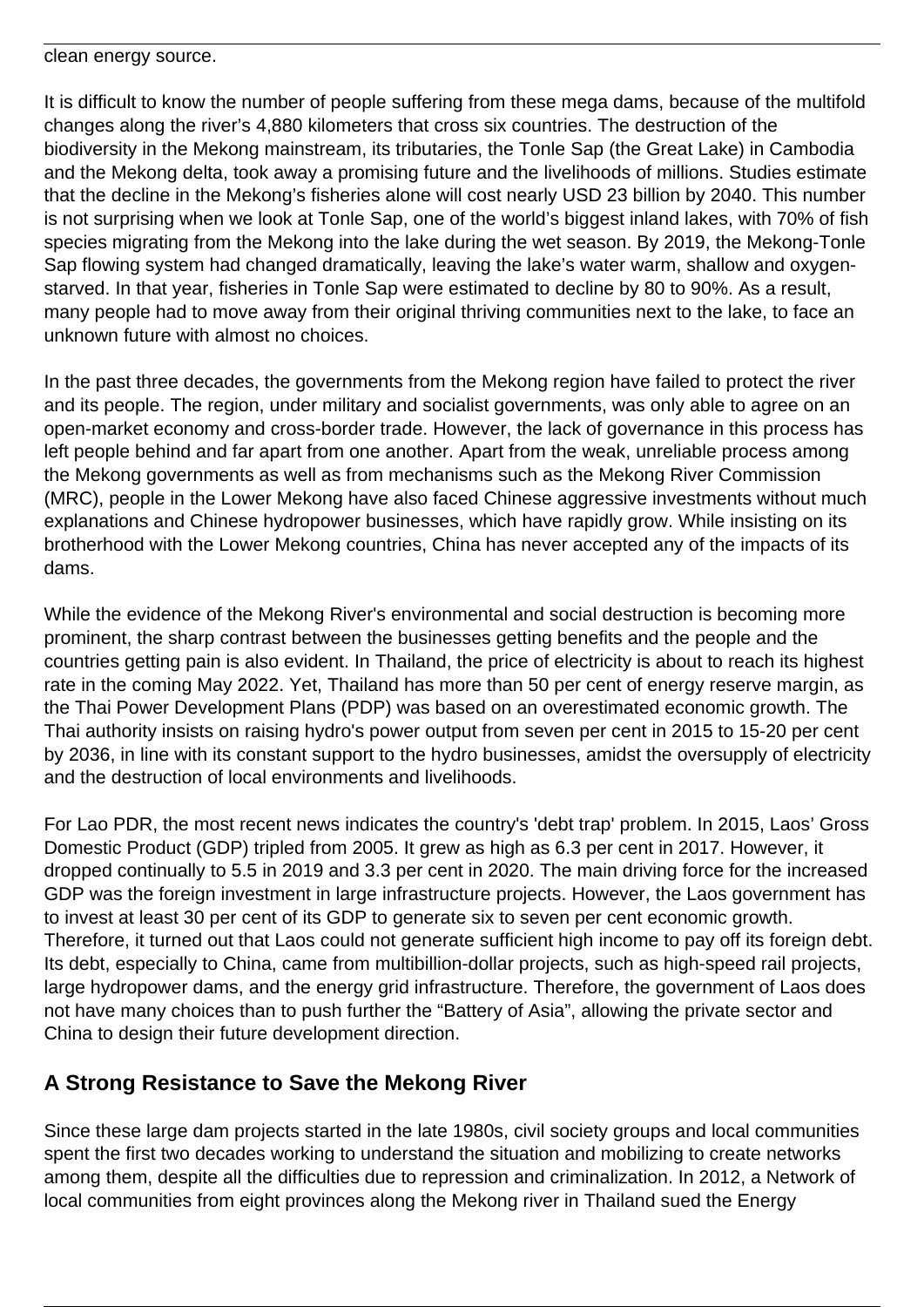Generating Authority of Thailand (EGAT) for planning to buy 95 per cent of its electricity from the Xayabouri Dam, the first Lower Mekong dam built by a Thai company. (1) After years of investigation, the administrative court turned down the peoples' attempt to slow down the EGAT. The appeal is still ongoing against this major dam, which operates on a full scale. However, putting the energy authority to court has helped people to understand the energy business more than before. Since then, different communities in the Mekong countries have been trying to deepen the argument of energy needs and benefits from the energy trade with the situation on the ground. NGOs receive more requests to give training workshops on energy and impacts of hydro energy. Many community representatives start to overcome the apparent complexity of numbers and calculations and come out with their own arguments to support the critical question of "Energy trade or our lives."

In Thailand, the movements' momentum has also gained because of the campaign on the upcoming Thai-Laos dams. Among the seven proposed dams, two dams are planned across the two countries' borders, namely Ban Khoum and Pak Chom Dams. Communities can therefore react directly as affected stakeholders.

Recently, the company Energy Absolute Plc asked permission to the Thai Northeastern province to survey the areas affected by the Ban Khoum dam. The 69.6 billion Thai baht (around US 2 billion dollars) project will generate 1,079MW of power, but it would affect about 250,000 people in Thailand and Laos. On Feb 7, 2022, a Mekong conservation group, based in the Ubon Rachathani Province in Northeastern Thailand, submitted a petition to the governor of the Province asking him to reconsider the company's permission to carry out a survey in the area due to the serious concerns on the project's potential impacts.

On February 13, the governor sent a letter to the conservation group and the company instructing Energy Absolute Plc to suspend its survey because there is no information about a cooperation framework between Thailand and Laos on this project yet.

The Thai communities were able to delay the process in Thailand, at least for a while. However, a similar survey on the Laos side of the border was ongoing, regarding an announcement of a MOU between companies in Laos and Thailand and the Laos government for a feasibility study on these dams from July 29, 2020. According to the MOU, the group planned to finish the feasibility study of the dams within two years.

The movements against the large dams on the Mekong mainstream river could perceive this as the final struggle before the Mekong River becomes too devastated. It is even uncertain if all the seven dams could be built, with the severely drying situation of the river, when all the large dams need the Mekong waters to generate the power. However, in this final turning point, hopefully, the current problems and the knowledge people have gained in the past three decades will enable them to make a more robust mobilization and more comprehensive networking.

It might be the chance for the communities, for once, to lead the mobilization back on track and be able to save some of the remaining parts of the river, of their lives.

## **Premrudee Daoroung**

Project SEVANA South-East Asia

(1) Video with English subtitles about a fisher community in Thailand in Ubon Rachathani Province, which is the group that submitted the petition against the survey of the company on Ban Khoum Dam.